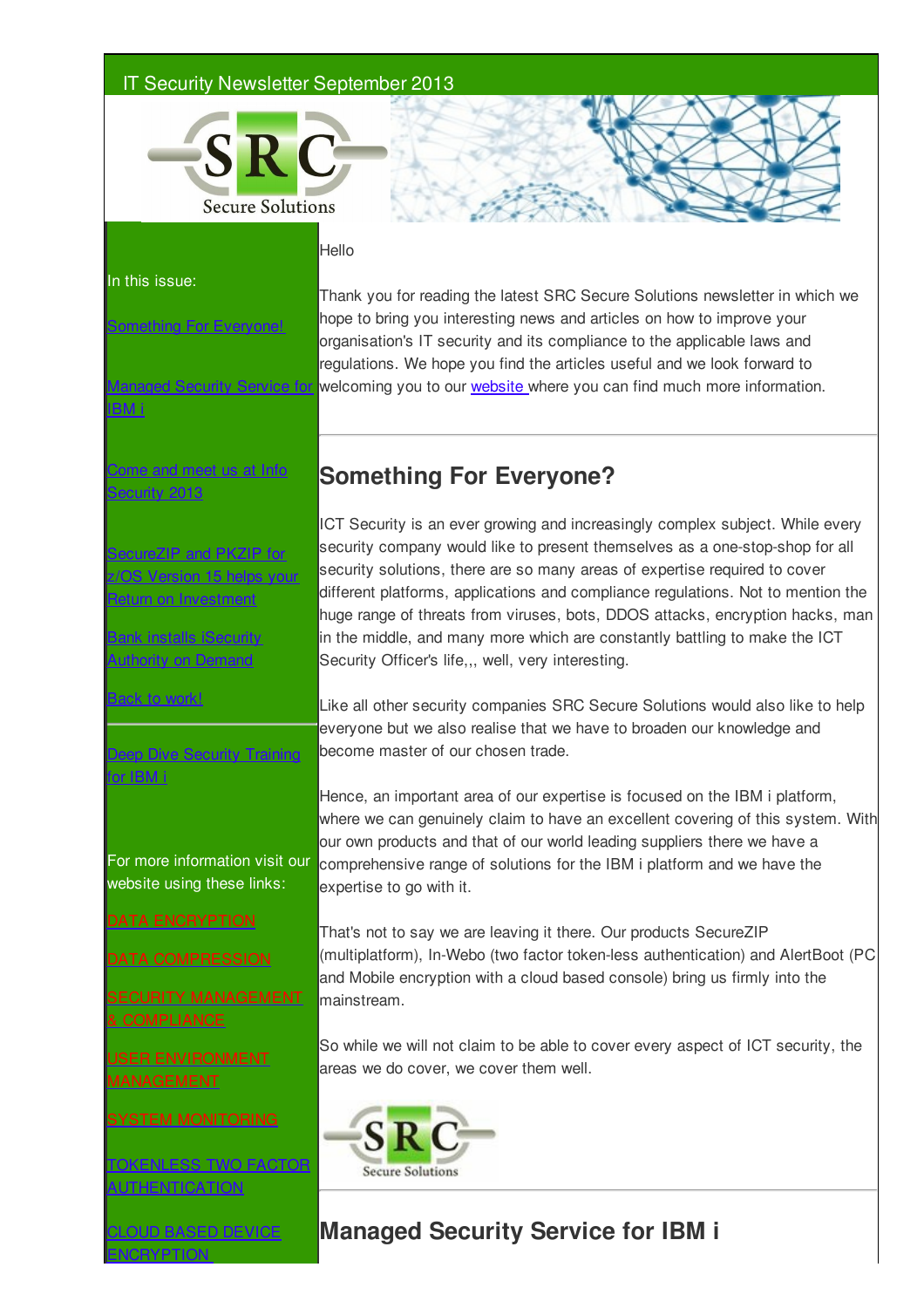

Even with the array of excellent security software available for IBM i many companies are facing difficulty when implementing security policies on this platform due to lack of resources or skills. It's a subject I have touched before. **Ewitter S** Even though the IBM i is retaining its position in the market as a powerful, reliable system with a low total-cost-of-ownership (TCO) finding the expertise to **Mou Duba** maintain the system is becoming increasingly difficult. So when an organisation is presented with a perfect solution to its security challenges they need outside help to install, configure and maintain it. That is why we at SRC Secure Solutions have set up our Managed Security Services for IBM i users. You can rent or buy the software and we will not only install, configure and maintain it but we will also monitor the output and alerts and personally warn you if something requires your attention. We will also guide you when correcting a non-compliance or security weakness.

> Lets talk about how we can help you achieve compliance and beef up your system security. Contact us by mail or call us on +31(0)205046001.



## **Come and meet us at Info Security 2013**

This year as in the past we are at Info Security in The Jaarbeurs in Utrecht on October 30 and 31. You can apply for a free ticket to this very busy event by clicking here. We hope to see you there!! Here is a personal welcome!



# **SecureZIP and PKZIP for z/OS Version 15 helps your Return on Investment**

PKWARE was selected as one of ten strategic partners included in the IBM announcement which outlines how customers will benefit from a significant increase in compression rates to manage data on z/OS in physical and cloud environments. The zEDC is similar to the zIIP engine in that it allows customers to offload workloads without impacting MIPS or MSUs. The difference between the zIIP engine and the zEDC is that the elapsed time performance of compression is boosted up to tenfold with the zEDC. Support for the zEDC will be

available in the fall of 2013 with PKZIP and SecureZIP v15 and includes accelerated deflate compression and automatic detection of the zEDC, meaning there is no requirement for existing PKZIP/SecureZIP customers to change JCL during the upgrade process.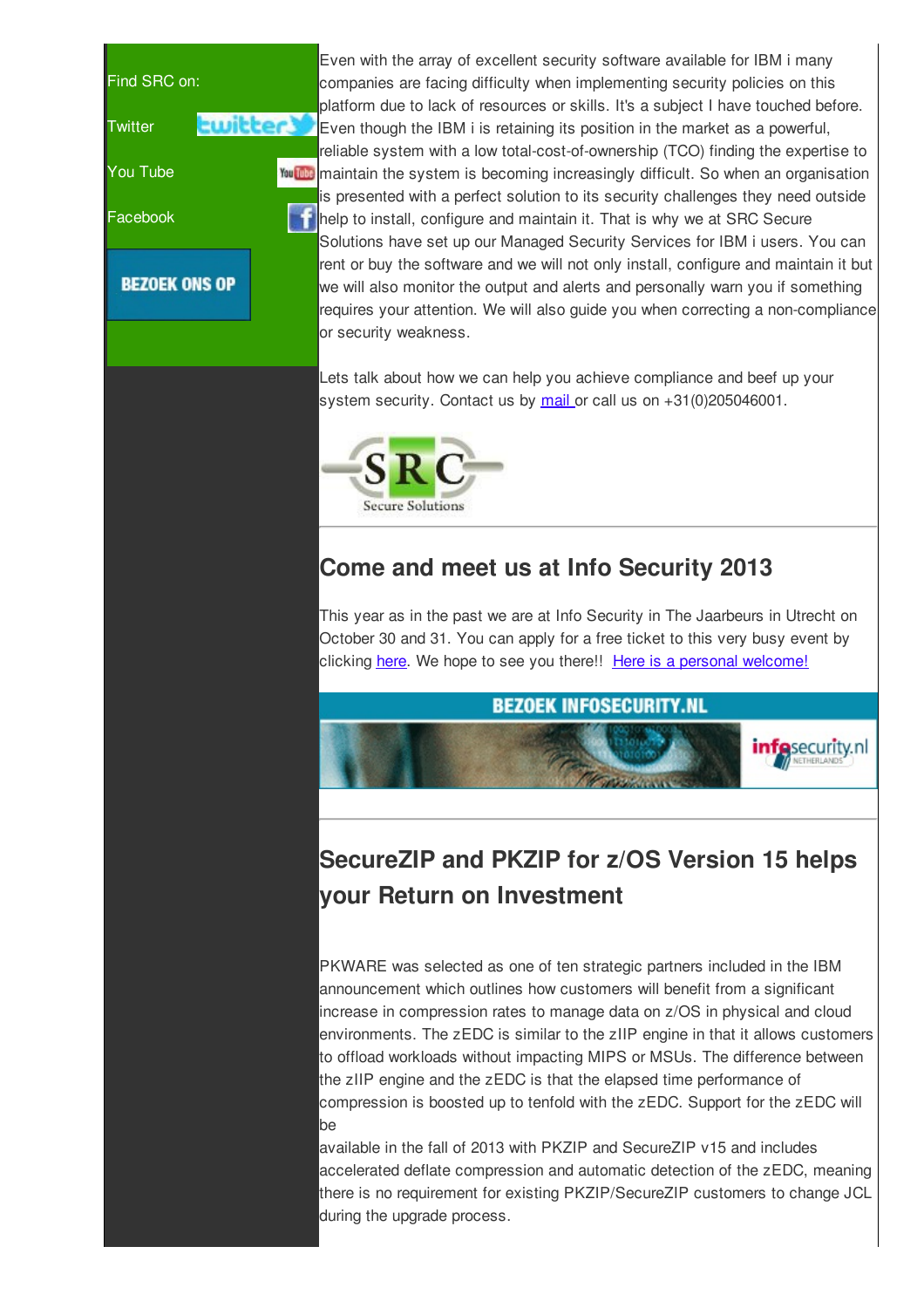Read more about Version 15 of SecureZIP and PKZIP for z/OS here.

**SecureZiP®** 

# **Another Major International Bank installs iSecurity Authority on Demand**

A large international bank in Amsterdam has recently purchased iSecurity Authority on Demand (AOD).

This bank requires out of office hours support from its IT operations staff. As is often the case this support requires that the operations staff have a higher level of access to the IBM i than is normal during their every day tasks. As gaining this higher authority depends on the availability of key staff who are not always reachable during the weekend or late at night and more robust solution needed to be implemented.

After looking at all the market has to offer the bank finally chose iSecurity's Authority on Demand from SRC Secure Solutions. Authority On Demand's solid security, ease of use and extensive user auditing features helped the bank in making this decision.

Read more about Raz-Lee iSecurity products here or contact us here.



# **Back to Work!**

By Stephen R. Cheney

Summer is almost over and so are our holidays. Back to the grind stone. I was going to say back to the old routine, but routine is certainly not the order of the day when you work in the world of ICT security. Just read the press (there is a lot of it) and every day a breach, hack or DDoS has made some company's life more difficult. We've been reading a lot lately about how the NSA is hacking into online traffic which is secured by SSL or TLS. It's hard to feel safe with all this going on. Luckily the NSA are 'on our side' but there are other equally resourceful organisations who are interested in our information and may not (always) be on our side.

So it's time to beef up the security!

Those of us using Secure FTP to transfer sensitive data to our partners might also be worried as SSL/TLS is the protocol used to provide the line encryption for this task. Perhaps using strong data encryption to add an extra security layer to the data being transported might be an idea? If you want to try using SecureZIP to add that extra security layer to your data transmissions please contact us for a chat about your security challenges.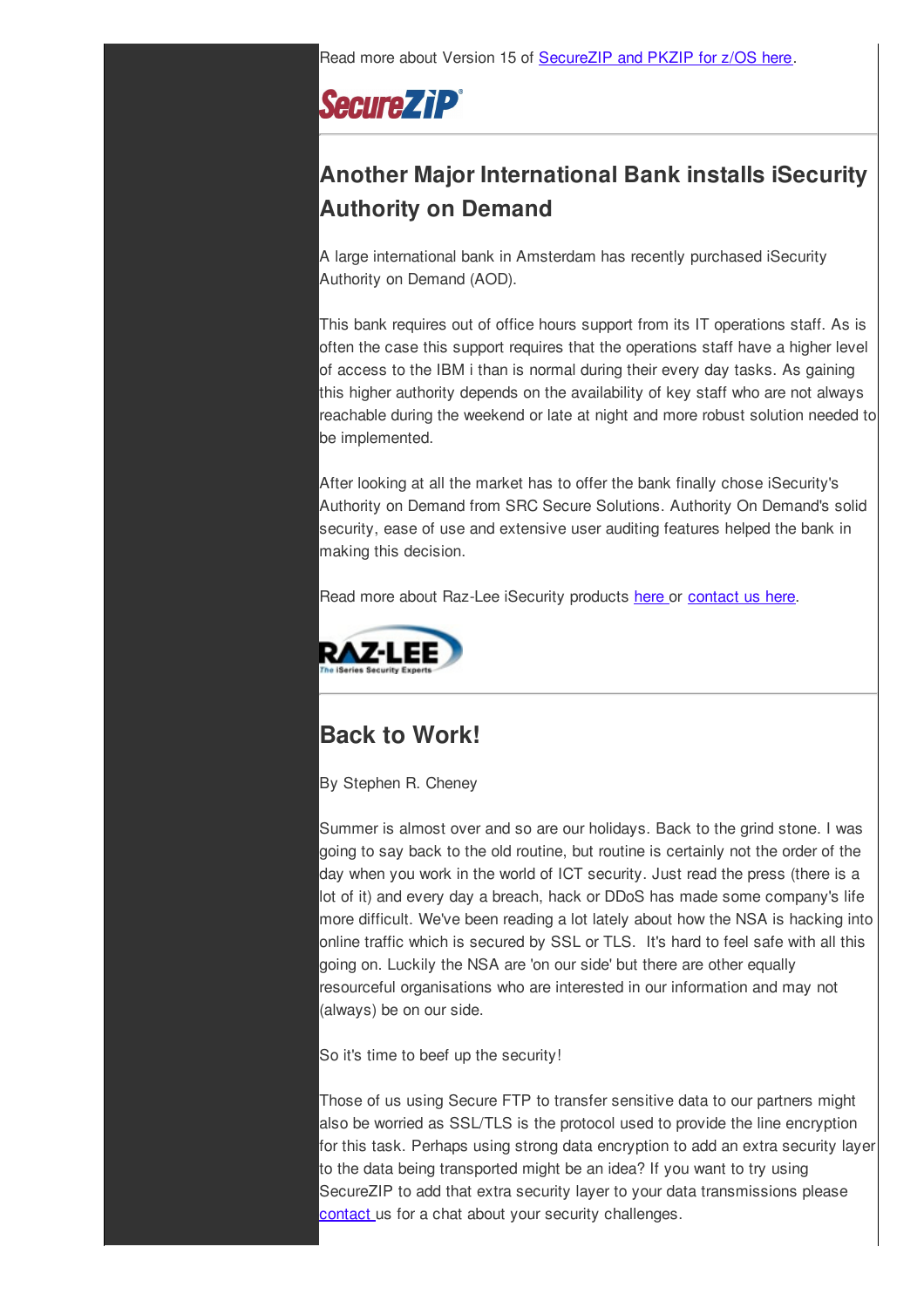### **Deep Dive Security Training for IBM i**

**January 14 and 15, 2014**, Security expert Carol Woodbury\* will present a live, comprehensive training for IBM i Security. In this 2-day session, topics covered will include:

- Laying the Foundation of IBM i Security
- Best practices settings
- Implementing role-based access (RBAC)
- Options for getting information out of the audit journal
- Requirements for implementing encryption
- Options for remediating the application scheme
- Securing objects (directories, files, etc) in the IFS
- Methods available for auditing the system before your auditor arrives  $\bullet$
- Issues surrounding administration of IBM i security
- Specific requirements for the PCI DSS as they pertain to IBM i
- and much, much more

The cost for the training is  $\epsilon$  750\*\* per student for two days, with registration by **10 December 2013** (€ 995 after that date.)

Space is limited to the first 30 to Register. For more information (incl a complete agenda) go to: http://www.srcsecuresolutions.eu/index.php/contact-menu/register-training

\* Carol Woodbury is the former i Series Security Architect and Chief Engineering Manager for IBM in Rochester, MN; as well as author of the new book "IBM i Security: Administration & Compliance," award winning speaker on the topic of security, Certified in Risk and Information Systems Control (CRISC) and the Co-founder, President and CTO of SkyView Partners Inc.





Tel: (0) 20 5036001 Fax: (0) 20 5036002 Email: info@srcsecuresolutions.eu



#### Click to view this email in a browser

If you no longer wish to receive these emails, please reply to this message with "Unsubscribe" in the subject line or simply click on the following link: **Unsubscribe**